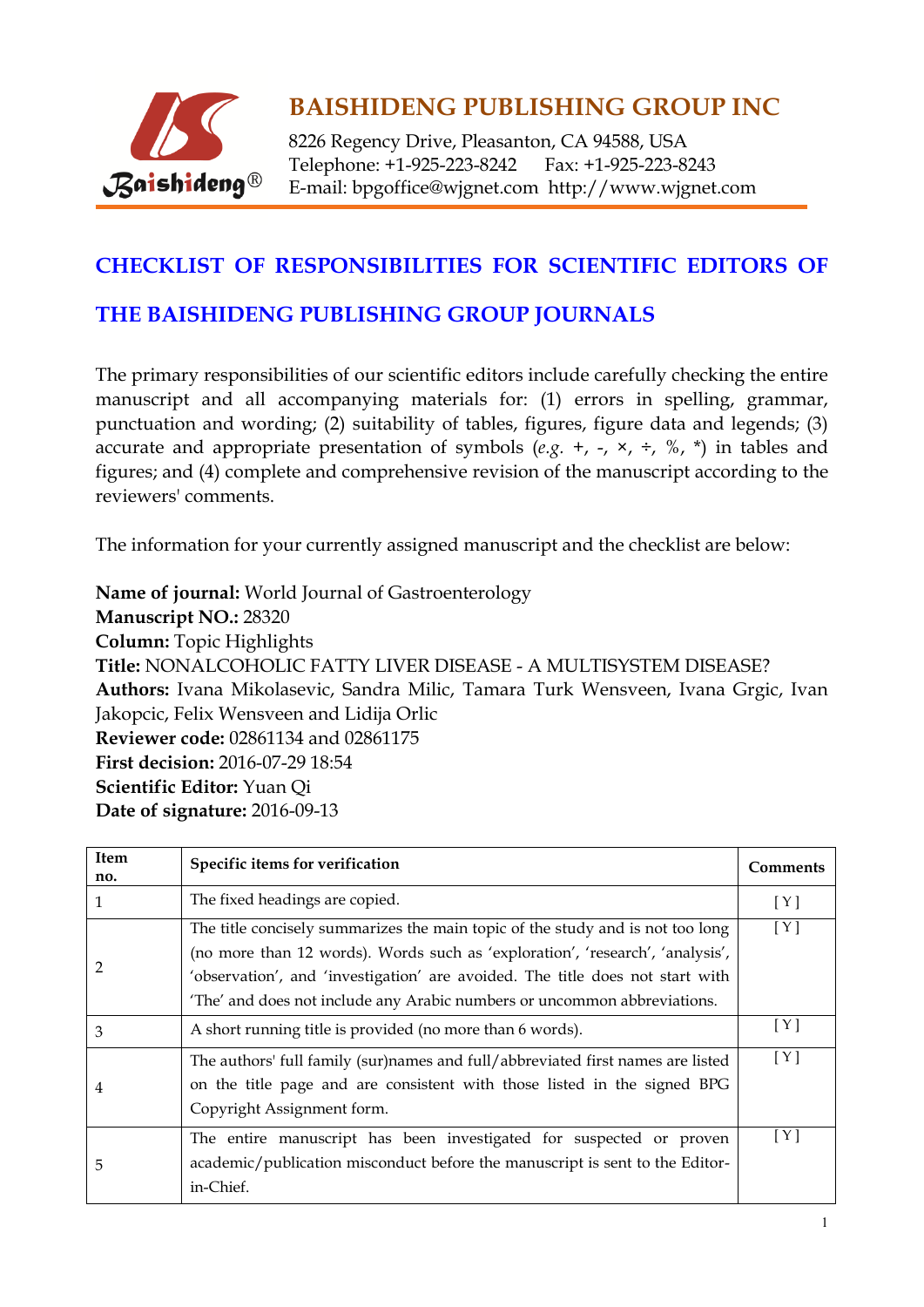

8226 Regency Drive, Pleasanton, CA 94588, USA<br>Telephone: +1-925-223-8242 Fax: +1-925-223-8243 Telephone: +1-925-223-8242 E-mail: bpgoffice@wjgnet.com http://www.wjgnet.com

| 6      | The authors' affiliations are listed on the title page and are consistent with<br>those in the signed BPG Copyright Assignment form.                                                                                                                                                                                                                                                                                                                                                                                                                                                                                                                                                 | [ Y ] |
|--------|--------------------------------------------------------------------------------------------------------------------------------------------------------------------------------------------------------------------------------------------------------------------------------------------------------------------------------------------------------------------------------------------------------------------------------------------------------------------------------------------------------------------------------------------------------------------------------------------------------------------------------------------------------------------------------------|-------|
| 7      | The 'Supported by' statement describes the source(s) of financial support and<br>includes the corresponding identification number(s) and program ID(s) if<br>available, and contains no spelling errors.                                                                                                                                                                                                                                                                                                                                                                                                                                                                             | [N]   |
| 8      | The ethics-related statements are provided in accordance with the manuscript<br>type (e.g., ESPS Manuscript No.-Institutional review board statement, ESPS<br>Manuscript No.-Animal care and use statement, etc.).                                                                                                                                                                                                                                                                                                                                                                                                                                                                   | [Y]   |
| 9      | The 'Author contributions' passage describes the specific contribution(s) made<br>by each author. The author's names are listed in the following format: full<br>family (sur)name followed by abbreviated first and middles names.<br>e.g., "Wang CL and Liang L contributed equally to this work; Wang CL, Liang<br>L, Fu JF, Zou CC, Hong F and Wu XM designed the research study; Wang CL,<br>Zou CC, Hong F and Wu XM performed the research; Xue JZ and Lu JR<br>contributed new reagents and analytic tools; Wang CL, Liang L and Fu JF<br>analyzed the data; and Wang CL, Liang L and Fu JF wrote the manuscript. All<br>authors have read and approve the final manuscript." | [Y]   |
| $10\,$ | The 'Correspondence to' passage provides the corresponding author's full<br>first and family (sur)names, abbreviated title (e.g., MD, PhD), affiliated<br>institute's name and complete postal address (including zip code) and e-mail<br>(written in all lowercase), and contains no spelling errors.                                                                                                                                                                                                                                                                                                                                                                               | [ Y ] |
| 11     | The 'Telephone' and 'Fax' numbers are given for the corresponding author,<br>and contain no spelling, punctuation or numerical errors. The telephone and<br>fax numbers are composed of the plus symbol (+, which is the international<br>exit code), the country code, the area or city code, and the local phone number<br>$(e.g., +86-10-85381892).$                                                                                                                                                                                                                                                                                                                              | [Y]   |
| 12     | The Manuscript Tracking information (i.e., Received, Peer review started, First<br>decision, Revised, Accepted, Article in press, and Published online) are<br>provided along with the corresponding editor and date for each item, and<br>contain no spelling errors.                                                                                                                                                                                                                                                                                                                                                                                                               | [ Y ] |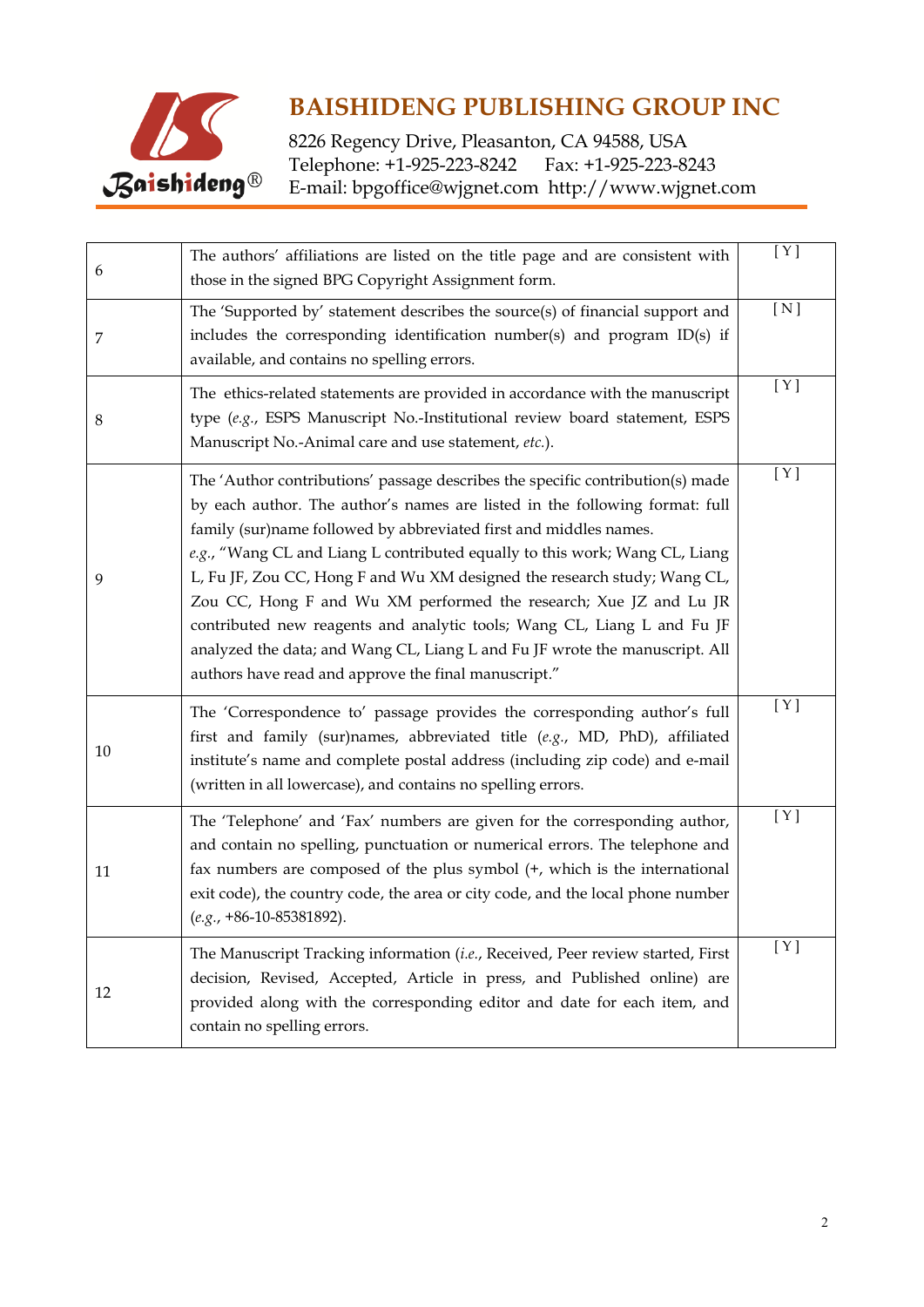

8226 Regency Drive, Pleasanton, CA 94588, USA Telephone: +1-925-223-8242 Fax: +1-925-223-8243 E-mail: bpgoffice@wjgnet.com http://www.wjgnet.com

| 13 | The Abstract section is formatted according to the article-specific style<br>(structured vs unstructured) and word count thresholds, as follows:<br>Commentary, Frontier, Diagnostic Advances, Medical Ethics, Minireview,<br>Review, Therapeutics Advances, and Topic Highlight: Non-structured<br>abstract that is no less than 200 words.<br>Field of Vision, Case Report and Letter to the Editor: Non-structured abstract<br>that is no less than 150 words.<br>Research articles: Structured abstract with subsections for AIM (no more than<br>20 words); METHODS (no less than 80 words); RESULTS (no less than 120<br>words); and CONCLUSION (no more than 26 words).                                                                                                                                      | [ Y ] |
|----|---------------------------------------------------------------------------------------------------------------------------------------------------------------------------------------------------------------------------------------------------------------------------------------------------------------------------------------------------------------------------------------------------------------------------------------------------------------------------------------------------------------------------------------------------------------------------------------------------------------------------------------------------------------------------------------------------------------------------------------------------------------------------------------------------------------------|-------|
| 14 | The 'Key words' list provides 5-10 keywords that reflect the main content of<br>the study. The first letter of each keyword is capitalized, and each keyword is<br>separated by a semicolon.                                                                                                                                                                                                                                                                                                                                                                                                                                                                                                                                                                                                                        | [ Y ] |
| 15 | The 'Core tip' provides a summary (less than 100 words) of the study that<br>outlines the most innovative and important arguments and core contents of<br>the paper and will serve to effectively attract readers.                                                                                                                                                                                                                                                                                                                                                                                                                                                                                                                                                                                                  | [Y]   |
| 16 | The authors' full family (sur)names followed by abbreviated first/middle<br>names provided in the bibliography information are consistent with those<br>provided on both the title page and the signed BPG Copyright Assignment<br>form.                                                                                                                                                                                                                                                                                                                                                                                                                                                                                                                                                                            | [Y]   |
| 17 | The 'INTRODUCTION' section clearly describes the relevant background<br>information for the study. Only the most relevant and current (within the past<br>5 years) literature is cited, with the exception of rare instances of seminal<br>literature citations. All technical terms and/or abbreviations are explained<br>and/or defined, with the full name of abbreviations given upon first<br>appearance in the text and the abbreviation presented in parentheses [i.e.,<br>"computed tomography (CT)"]. First-person pronouns (e.g., 'I', 'we') are<br>used appropriately to clearly indicate the work performed by the author(s).<br>When weaknesses of previous studies are described in the text to highlight the<br>innovations related to the current study, the information is presented<br>carefully. | [ Y ] |
| 18 | The 'MATERIALS AND METHODS' section clearly and accurately describes<br>all materials and methods used to obtain the data presented in the article and<br>is adequate for a reader to repeat the study.                                                                                                                                                                                                                                                                                                                                                                                                                                                                                                                                                                                                             | [N]   |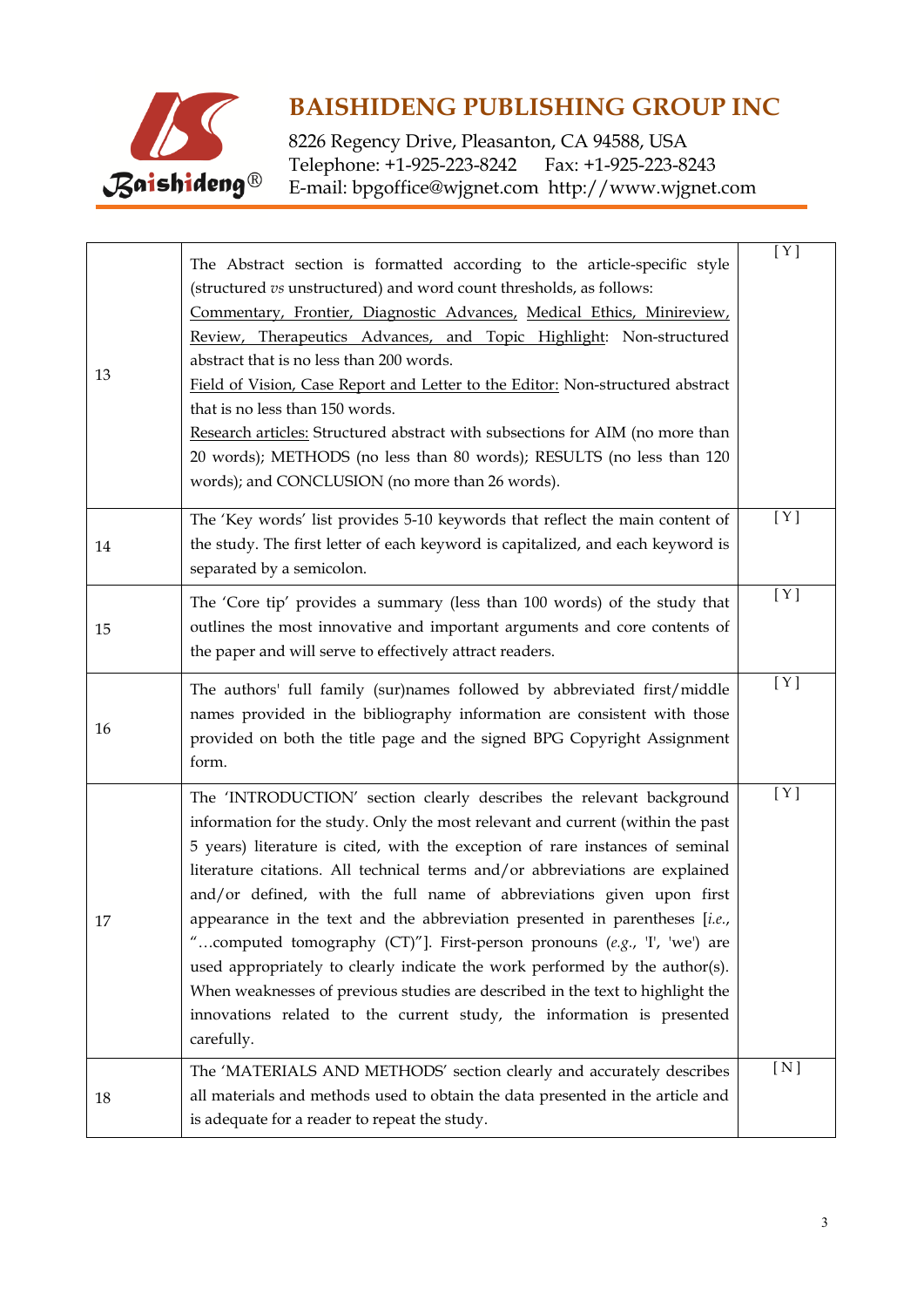

8226 Regency Drive, Pleasanton, CA 94588, USA<br>Telephone: +1-925-223-8242 Fax: +1-925-223-8243 Telephone: +1-925-223-8242 E-mail: bpgoffice@wjgnet.com http://www.wjgnet.com

| 19 | The 'RESULTS' section concisely describes the observational and experimental<br>results. Representative data and data that have scientific significance are<br>emphasized. Data is presented in either the text, a table or figure (i.e., chart,                                                                                                                                                                                                                                                                                                           | [N]   |
|----|------------------------------------------------------------------------------------------------------------------------------------------------------------------------------------------------------------------------------------------------------------------------------------------------------------------------------------------------------------------------------------------------------------------------------------------------------------------------------------------------------------------------------------------------------------|-------|
|    | diagram, graph or image), but is not repeated among each. Information<br>presented in the tables and figures clearly describes the trends, meaning, and<br>inferences. Results described in textual form are accurate, concise and clear.                                                                                                                                                                                                                                                                                                                  |       |
| 20 | The order and numerical labeling of tables and figures is consistent with their<br>appearance and presentation in the text. Symbols in tables (e.g., +, -, $\times$ , $\div$ , *)<br>correctly correspond to the definitions in the footnotes. Only one legend is<br>provided for each multi-panel figure consisting of color graphs, black and<br>white graphs, or line graphs that depicts data of the same theme. For example:<br>Figure 1 Pathological changes in atrophic gastritis tissue before and after<br>treatment. A: ; B: ; C: ; D: ; E: ; F: | [Y]   |
| 21 | Split pictures include flow charts, line graphs, histograms, and graphs<br>including text. Unsplit pictures include meta-analysis diagrams, PCR<br>amplification curves, and survival curves.                                                                                                                                                                                                                                                                                                                                                              | [Y]   |
| 22 | Statistical symbols are accurate. Statistical significance is expressed as <sup>a</sup> P<0.05,<br>$bP<0.01$ (P>0.05 usually does not need to be denoted). If there are other series<br>of P values, $\epsilon P$ <0.05 and $\epsilon P$ <0.01 are used, and a third series of P values is<br>expressed as $\mathrm{e}P$ <0.05 and $\mathrm{f}P$ <0.01. Statistical data is expressed as mean $\pm$ SD or<br>mean $\pm$ SE.                                                                                                                                | [ Y ] |
| 23 | The 'DISCUSSION' section (1) describes the main purpose and hypothesis of<br>the study; (2) summarizes the most important results; (3) illustrates and<br>explains the results (but does not simply repeat the data) and draws<br>conclusions or inferences based on the results; (4) points out the limitations of<br>the study and their impact on the results, as well as proposes further advice<br>on future research topic(s) or direction(s); and (5) describes the theoretical<br>significance and practical value of the findings.                | [N]   |
| 24 | The 'ACKNOWLEDGMENTS' section expresses gratitude to any individuals<br>or organizations for technical support (i.e., providing instrumentation,<br>equipment or experimental materials, and/or assistance in experimental<br>work), non-technical services (i.e., useful inspiration, suggestions, guidance, or<br>review), and/or any other auxiliary work.                                                                                                                                                                                              | [N]   |
| 25 | The 'COMMENTS' section provides comments for original articles in<br>accordance with the specified format.                                                                                                                                                                                                                                                                                                                                                                                                                                                 | [N]   |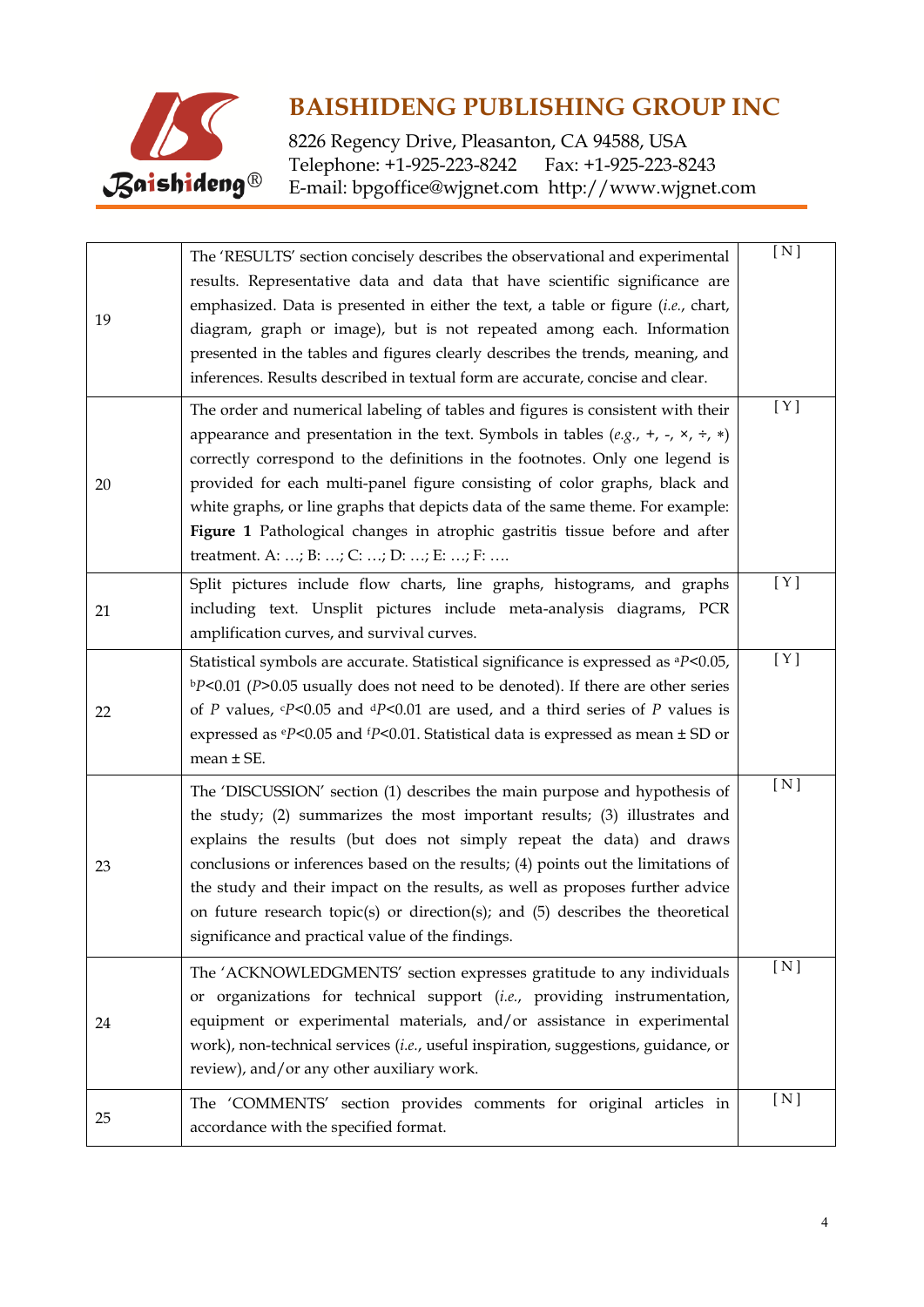

8226 Regency Drive, Pleasanton, CA 94588, USA<br>Telephone: +1-925-223-8242 Fax: +1-925-223-8243 Telephone: +1-925-223-8242 E-mail: bpgoffice@wjgnet.com http://www.wjgnet.com

|    | The 'REFERENCES' section lists the references in the Vancouver style. This                                                                                                     | [ Y ] |
|----|--------------------------------------------------------------------------------------------------------------------------------------------------------------------------------|-------|
|    | style uses Arabic numeral in-text citations based on the order of the first                                                                                                    |       |
|    | appearance of a source in the text. For citations where the author's name is                                                                                                   |       |
|    | indicated in the text, a superscript number should be placed following the                                                                                                     |       |
|    | name (i.e, "Pang et al"). For citations where no author is indicated, a                                                                                                        |       |
| 26 | superscript number should be placed at the end of the sentence. Respective                                                                                                     |       |
|    | examples are: "Ma [1] reported ", "Pan et al [2-5] indicated "; "PCR has a                                                                                                     |       |
|    | high sensitivity [6,9]." No superscript numbers are used when the reference                                                                                                    |       |
|    | number is described in the text; for example, "The experimental method used                                                                                                    |       |
|    | has been described in reference [8]." The style of reference citations in tables is<br>the same as that in the text $(e.g.,$ Pan et al $[2-5]$ , please see reference $[8]$ ). |       |
|    |                                                                                                                                                                                |       |
|    | Journal references have been verified to ensure that there are no duplicate                                                                                                    | [ Y ] |
|    | references and that the PMID numbers are correct. For references not yet                                                                                                       |       |
|    | included in PubMed: the name of Chinese journals is spelled out using<br>Chinese Pinyin, with the first letter of each word capitalized (e.g., Shijie Huaren                   |       |
| 27 | Xiaohua Zazhi); the name of journals in other languages are listed according to                                                                                                |       |
|    | indexing information retrieved from Google. Book references are presented                                                                                                      |       |
|    | with all the information relevant to the electronic version.                                                                                                                   |       |
|    | The names of the peer reviewers and the scientific editor are present at the                                                                                                   | [Y]   |
| 28 | end of the paper (e.g., P-Reviewer: Hugot D S-Editor: Wang JL).                                                                                                                |       |
|    |                                                                                                                                                                                |       |
|    | The number of cited references is appropriate for the article type, as follows:                                                                                                | [Y]   |
|    | Commentary: no less than 50;                                                                                                                                                   |       |
| 29 | Review: no less than 100;<br>Article: no less than 30/26;                                                                                                                      |       |
|    | Case Report and Letter to the Editor: no less than 1.                                                                                                                          |       |
|    |                                                                                                                                                                                |       |
|    | The revised manuscript is provided (file name: ESPS Manuscript No.-Review;                                                                                                     | [ Y ] |
|    | e.g., 870- Review).                                                                                                                                                            |       |
| 30 | The letter of peer-reviewers' comments is provided (file name: ESPS<br>Manuscript No.-Peer-review(s); e.g., 870-Peer-review(s)).                                               |       |
|    | The response letter is provided (file name: ESPS Manuscript No.-Answering                                                                                                      |       |
|    | reviewers; e.g., 870-Answering reviewers).                                                                                                                                     |       |
|    | The author(s) highlighted the changes made to the manuscript according to                                                                                                      | [Y]   |
| 31 | the peer-reviewers' comments.                                                                                                                                                  |       |
|    | The responses to the peer-reviewers' comments are consistent with the                                                                                                          | [Y]   |
| 32 | changes made to the manuscript.                                                                                                                                                |       |
|    | All authors signed the BPG Copyright Assignment form (file name: ESPS                                                                                                          | [Y]   |
| 33 | Manuscript No.-Copyright assignment; e.g., 870-Copyright assignment).                                                                                                          |       |